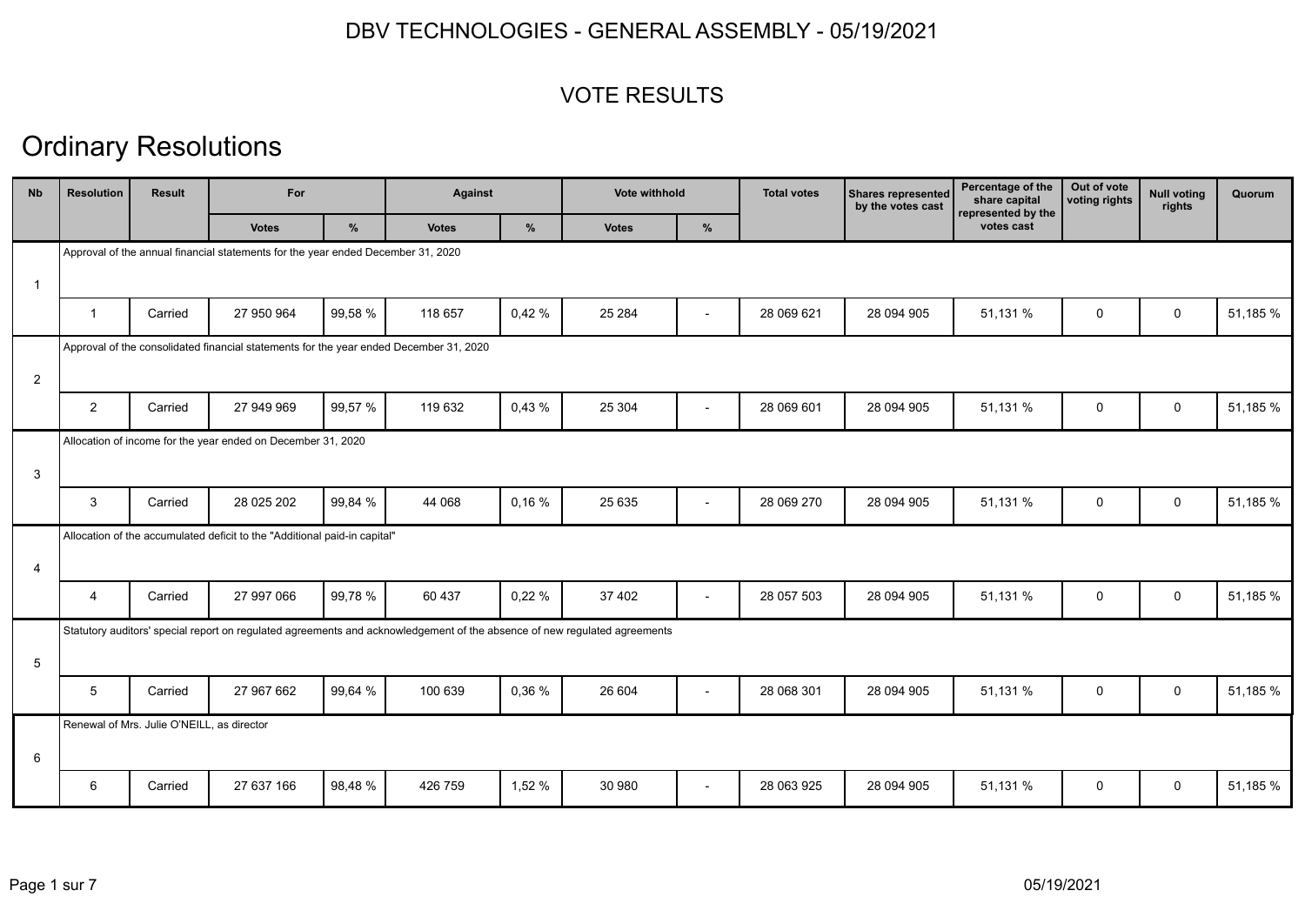### VOTE RESULTS

| <b>N<sub>b</sub></b> | <b>Resolution</b> | <b>Result</b>                           | For                                                                              |         |                                                                                                      | <b>Against</b> |              | Vote withhold            | <b>Total votes</b> | Shares represented<br>by the votes cast | Percentage of the<br>share capital<br>represented by the | Out of vote<br>voting rights | <b>Null voting</b><br>rights | Quorum   |
|----------------------|-------------------|-----------------------------------------|----------------------------------------------------------------------------------|---------|------------------------------------------------------------------------------------------------------|----------------|--------------|--------------------------|--------------------|-----------------------------------------|----------------------------------------------------------|------------------------------|------------------------------|----------|
|                      |                   |                                         | <b>Votes</b>                                                                     | %       | <b>Votes</b>                                                                                         | %              | <b>Votes</b> | %                        |                    |                                         | votes cast                                               |                              |                              |          |
|                      |                   |                                         | Renewal of Mrs. Viviane MONGES, as director                                      |         |                                                                                                      |                |              |                          |                    |                                         |                                                          |                              |                              |          |
| $\overline{7}$       |                   |                                         |                                                                                  |         |                                                                                                      |                |              |                          |                    |                                         |                                                          |                              |                              |          |
|                      | $\overline{7}$    | Carried                                 | 27 889 134                                                                       | 99,38 % | 174 791                                                                                              | 0,62%          | 30 980       | $\overline{\phantom{a}}$ | 28 063 925         | 28 094 905                              | 51,131 %                                                 | $\mathbf 0$                  | $\mathbf 0$                  | 51,185 % |
|                      |                   |                                         | Appointment of Mrs. Adora Ndu to replace Mr. Torbjorn Bjerke as director         |         |                                                                                                      |                |              |                          |                    |                                         |                                                          |                              |                              |          |
| 8                    |                   |                                         |                                                                                  |         |                                                                                                      |                |              |                          |                    |                                         |                                                          |                              |                              |          |
|                      | 8                 | Carried                                 | 28 000 172                                                                       | 99,77 % | 63 4 25                                                                                              | 0,23%          | 31 308       | $\overline{a}$           | 28 063 597         | 28 094 905                              | 51,131 %                                                 | 0                            | $\mathbf 0$                  | 51,185 % |
|                      |                   | Appointment of Mr. Ravi Rao as director |                                                                                  |         |                                                                                                      |                |              |                          |                    |                                         |                                                          |                              |                              |          |
| 9                    |                   |                                         |                                                                                  |         |                                                                                                      |                |              |                          |                    |                                         |                                                          |                              |                              |          |
|                      | 9                 | Carried                                 | 28 000 237                                                                       | 99,77 % | 63 858                                                                                               | 0,23%          | 30 810       | $\overline{\phantom{a}}$ | 28 064 095         | 28 094 905                              | 51,131 %                                                 | 0                            | $\mathbf 0$                  | 51,185 % |
|                      |                   |                                         | Ratification of the provisional appointment of Mr. Timothy E. Morris as director |         |                                                                                                      |                |              |                          |                    |                                         |                                                          |                              |                              |          |
| 10                   |                   |                                         |                                                                                  |         |                                                                                                      |                |              |                          |                    |                                         |                                                          |                              |                              |          |
|                      | 10                | Carried                                 | 28 004 885                                                                       | 99.77 % | 64 075                                                                                               | 0,23%          | 25 945       | $\overline{\phantom{0}}$ | 28 068 960         | 28 094 905                              | 51,131 %                                                 | $\mathbf 0$                  | $\mathbf 0$                  | 51,185 % |
|                      |                   |                                         |                                                                                  |         | Determination of the annual fixed amount to be allocated to the members of the Board of directors    |                |              |                          |                    |                                         |                                                          |                              |                              |          |
| 11                   |                   |                                         |                                                                                  |         |                                                                                                      |                |              |                          |                    |                                         |                                                          |                              |                              |          |
|                      | 11                | Carried                                 | 27 913 118                                                                       | 99,54 % | 128 859                                                                                              | 0,46%          | 52 928       | $\overline{\phantom{a}}$ | 28 041 977         | 28 094 905                              | 51,131 %                                                 | 0                            | $\mathsf{O}$                 | 51,185 % |
|                      |                   |                                         |                                                                                  |         | Approval of the compensation policy for the Chairman of the Board of Directors and for the directors |                |              |                          |                    |                                         |                                                          |                              |                              |          |
| 12                   |                   |                                         |                                                                                  |         |                                                                                                      |                |              |                          |                    |                                         |                                                          |                              |                              |          |
|                      | 12                | Carried                                 | 27 883 708                                                                       | 99,38 % | 172 692                                                                                              | 0,62%          | 38 505       | $\overline{a}$           | 28 056 400         | 28 094 905                              | 51,131 %                                                 | $\mathbf 0$                  | $\mathbf 0$                  | 51,185 % |
|                      |                   |                                         |                                                                                  |         |                                                                                                      |                |              |                          |                    |                                         |                                                          |                              |                              |          |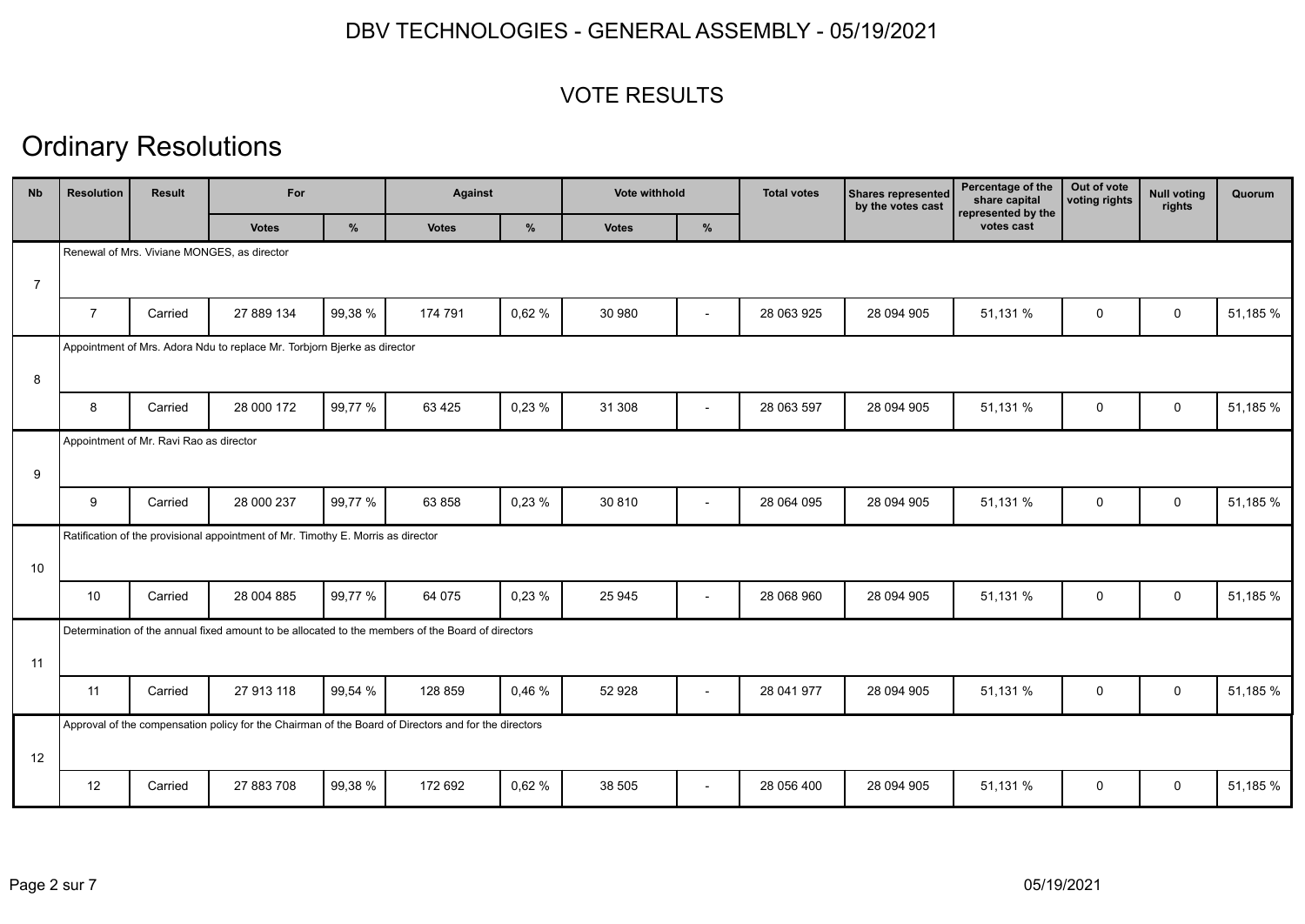### VOTE RESULTS

| <b>Nb</b> | <b>Resolution</b> | <b>Result</b> | For                                                                                                              |         |              | <b>Against</b> |                                                                                                                                                                                          | <b>Vote withhold</b>     | <b>Total votes</b> | Percentage of the<br><b>Shares represented</b><br>share capital<br>by the votes cast<br>represented by the | Out of vote<br>voting rights | <b>Null voting</b><br>rights | Quorum       |          |
|-----------|-------------------|---------------|------------------------------------------------------------------------------------------------------------------|---------|--------------|----------------|------------------------------------------------------------------------------------------------------------------------------------------------------------------------------------------|--------------------------|--------------------|------------------------------------------------------------------------------------------------------------|------------------------------|------------------------------|--------------|----------|
|           |                   |               | <b>Votes</b>                                                                                                     | %       | <b>Votes</b> | %              | <b>Votes</b>                                                                                                                                                                             | %                        |                    |                                                                                                            | votes cast                   |                              |              |          |
|           |                   |               | Approval of the compensation policy for the Chief Executive Officer and/or any other executive corporate officer |         |              |                |                                                                                                                                                                                          |                          |                    |                                                                                                            |                              |                              |              |          |
| 13        |                   |               |                                                                                                                  |         |              |                |                                                                                                                                                                                          |                          |                    |                                                                                                            |                              |                              |              |          |
|           | 13                | Carried       | 26 269 311                                                                                                       | 93.60 % | 1795 502     | 6,40 %         | 30 092                                                                                                                                                                                   | $\overline{\phantom{a}}$ | 28 064 813         | 28 094 905                                                                                                 | 51,131 %                     | $\mathbf 0$                  | $\mathbf 0$  | 51.185 % |
|           |                   |               | Advisory opinion on the compensation of named executive officers other than the Chief Executive Officer          |         |              |                |                                                                                                                                                                                          |                          |                    |                                                                                                            |                              |                              |              |          |
| 14        |                   |               |                                                                                                                  |         |              |                |                                                                                                                                                                                          |                          |                    |                                                                                                            |                              |                              |              |          |
|           | 14                | Carried       | 27 885 791                                                                                                       | 99,38 % | 175 095      | 0,62%          | 34 019                                                                                                                                                                                   |                          | 28 060 886         | 28 094 905                                                                                                 | 51,131 %                     | $\mathbf 0$                  | $\mathsf{O}$ | 51,185 % |
|           |                   |               |                                                                                                                  |         |              |                | Advisory opinion on the opportunity to consult shareholders each year on the compensation paid by the Company to named executive officers other than the Chief Executive Officer         |                          |                    |                                                                                                            |                              |                              |              |          |
| 15        |                   |               |                                                                                                                  |         |              |                |                                                                                                                                                                                          |                          |                    |                                                                                                            |                              |                              |              |          |
|           | 15                | Carried       | 28 033 975                                                                                                       | 99,83 % | 48 273       | 0,17%          | 12 657                                                                                                                                                                                   |                          | 28 082 248         | 28 094 905                                                                                                 | 51,131 %                     | 0                            | 0            | 51,185 % |
|           |                   |               |                                                                                                                  |         |              |                | Advisory opinion on the opportunity to consult shareholders every two years on the compensation paid by the Company to named executive officers other than the Chief Executive Officer   |                          |                    |                                                                                                            |                              |                              |              |          |
| 16        |                   |               |                                                                                                                  |         |              |                |                                                                                                                                                                                          |                          |                    |                                                                                                            |                              |                              |              |          |
|           | 16                | Rejected      | 1493946                                                                                                          | 5,32 %  | 26 588 122   | 94,68 %        | 12837                                                                                                                                                                                    | $\overline{\phantom{a}}$ | 28 082 068         | 28 094 905                                                                                                 | 51,131 %                     | $\mathbf 0$                  | $\mathsf{O}$ | 51,185 % |
|           |                   |               |                                                                                                                  |         |              |                | Advisory opinion on the opportunity to consult shareholders every three years on the compensation paid by the Company to named executive officers other than the Chief Executive Officer |                          |                    |                                                                                                            |                              |                              |              |          |
| 17        |                   |               |                                                                                                                  |         |              |                |                                                                                                                                                                                          |                          |                    |                                                                                                            |                              |                              |              |          |
|           | 17                | Rejected      | 1486564                                                                                                          | 5,29 %  | 26 595 354   | 94,71 %        | 12 987                                                                                                                                                                                   | $\overline{\phantom{a}}$ | 28 081 918         | 28 094 905                                                                                                 | 51,131 %                     | 0                            | 0            | 51,185 % |
|           |                   |               | Approval of the information set out in section I of Article L.22-10-9 of the French Commercial Code              |         |              |                |                                                                                                                                                                                          |                          |                    |                                                                                                            |                              |                              |              |          |
| 18        |                   |               |                                                                                                                  |         |              |                |                                                                                                                                                                                          |                          |                    |                                                                                                            |                              |                              |              |          |
|           | 18                | Carried       | 27 934 694                                                                                                       | 99.54 % | 128 896      | 0.46%          | 31 315                                                                                                                                                                                   | $\overline{\phantom{a}}$ | 28 063 590         | 28 094 905                                                                                                 | 51,131 %                     | $\mathbf 0$                  | $\mathbf 0$  | 51.185 % |
|           |                   |               |                                                                                                                  |         |              |                |                                                                                                                                                                                          |                          |                    |                                                                                                            |                              |                              |              |          |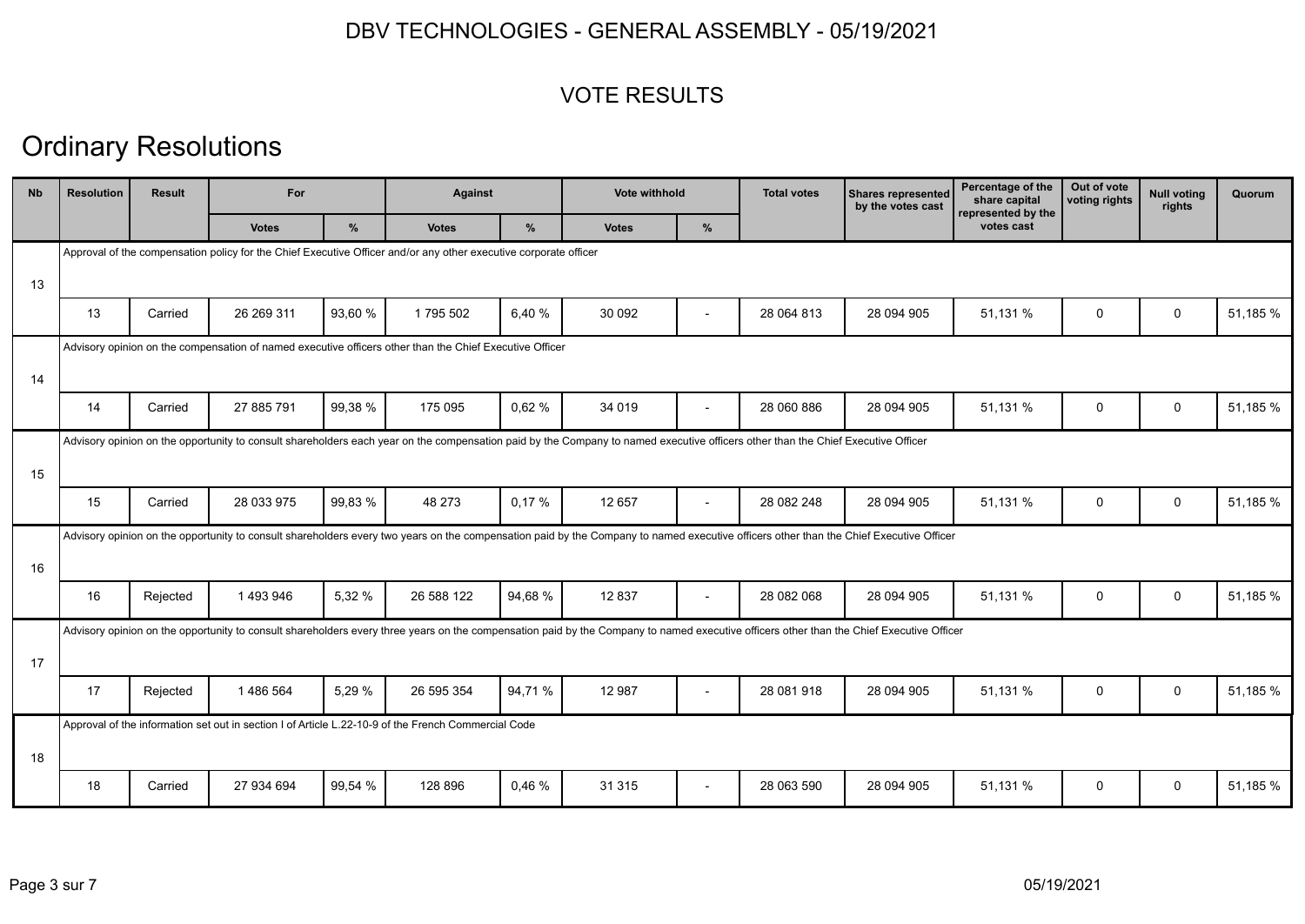### VOTE RESULTS

| <b>N<sub>b</sub></b> | <b>Resolution</b> | <b>Result</b> | For          |         |              | <b>Against</b> |                                                                                                                                                                                                                                | Vote withhold            |            | <b>Shares represented</b><br>by the votes cast | Percentage of the<br>share capital<br>represented by the | Out of vote<br>voting rights | <b>Null voting</b><br>rights | Quorum   |
|----------------------|-------------------|---------------|--------------|---------|--------------|----------------|--------------------------------------------------------------------------------------------------------------------------------------------------------------------------------------------------------------------------------|--------------------------|------------|------------------------------------------------|----------------------------------------------------------|------------------------------|------------------------------|----------|
|                      |                   |               | <b>Votes</b> | $\%$    | <b>Votes</b> | %              | <b>Votes</b>                                                                                                                                                                                                                   | $\frac{9}{6}$            |            |                                                | votes cast                                               |                              |                              |          |
|                      |                   |               |              |         |              |                | Approval of the fixed, variable and non-recurring components of overall compensation and benefits of all types paid or assigned during the year ended to Michel de Rosen, Chairman of the Board of Directors                   |                          |            |                                                |                                                          |                              |                              |          |
| 19                   |                   |               |              |         |              |                |                                                                                                                                                                                                                                |                          |            |                                                |                                                          |                              |                              |          |
|                      | 19                | Carried       | 27 944 348   | 99,58 % | 116 529      | 0,42%          | 34 0 28                                                                                                                                                                                                                        |                          | 28 060 877 | 28 094 905                                     | 51,131 %                                                 | $\Omega$                     | $\Omega$                     | 51,185 % |
|                      |                   |               |              |         |              |                | Approval of the fixed, variable and non-recurring components of overall compensation and benefits of all types paid or assigned during the year ended to Daniel Tassé, Chief Executive Officer                                 |                          |            |                                                |                                                          |                              |                              |          |
| 20                   |                   |               |              |         |              |                |                                                                                                                                                                                                                                |                          |            |                                                |                                                          |                              |                              |          |
|                      | 20                | Carried       | 26 266 148   | 93,59 % | 1798476      | 6.41%          | 30 281                                                                                                                                                                                                                         |                          | 28 064 624 | 28 094 905                                     | 51,131 %                                                 | $\mathbf 0$                  | $\mathbf 0$                  | 51,185 % |
|                      |                   |               |              |         |              |                | Approval of the fixed, variable and non-recurring components of overall compensation and benefits of all types paid or assigned during the year ended to Marie-Catherine Théréné, Deputy Chief Executive Officer until Septemb |                          |            |                                                |                                                          |                              |                              |          |
| 21                   |                   |               |              |         |              |                |                                                                                                                                                                                                                                |                          |            |                                                |                                                          |                              |                              |          |
|                      | 21                | Carried       | 27 868 818   | 99,31 % | 192 888      | 0.69%          | 33 199                                                                                                                                                                                                                         | $\overline{\phantom{0}}$ | 28 061 706 | 28 094 905                                     | 51,131 %                                                 | $\Omega$                     | 0                            | 51,185 % |
|                      |                   |               |              |         |              |                | Authorization to be granted to the Board of Directors to buy back company shares on the Company's behalf pursuant to Article L. 22-10-62 of the French Commercial Code, suspension during a public offering period             |                          |            |                                                |                                                          |                              |                              |          |
| 22                   |                   |               |              |         |              |                |                                                                                                                                                                                                                                |                          |            |                                                |                                                          |                              |                              |          |
|                      | 22                | Carried       | 27 970 926   | 99,71 % | 82 559       | 0.29%          | 41 4 20                                                                                                                                                                                                                        | $\overline{\phantom{a}}$ | 28 053 485 | 28 094 905                                     | 51,131 %                                                 | 0                            | $\mathbf 0$                  | 51,185 % |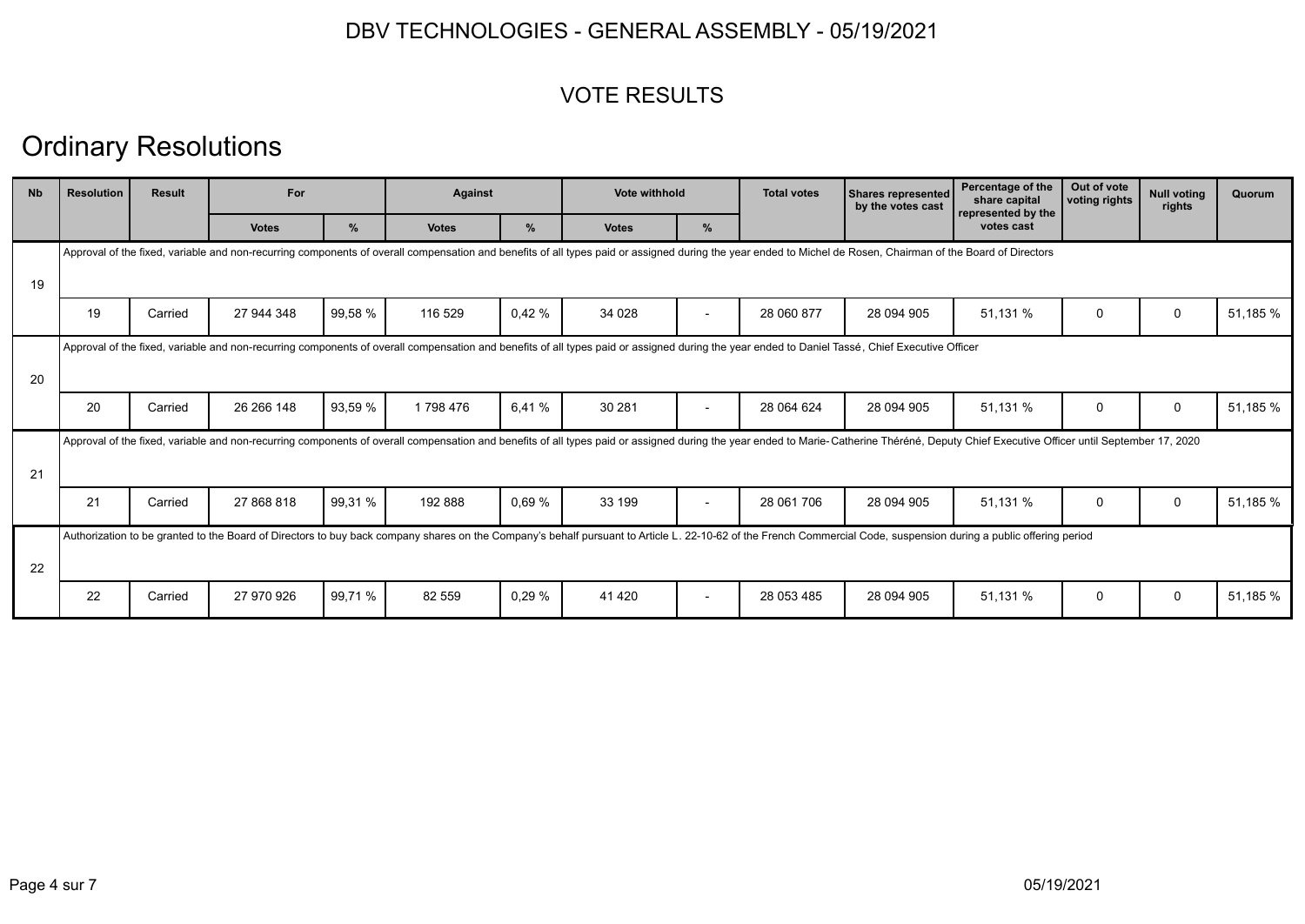### VOTE RESULTS

# Extraordinary Resolutions

| <b>N<sub>b</sub></b> | <b>Resolution</b>                                                                                                                                                                                                                        | <b>Result</b> | For                                                                                                               |               |              | <b>Against</b> |                                                                                                                                                                                                                                                                                                                                                                                                                                                                  | Vote withhold  | <b>Total votes</b> | <b>Shares represented</b><br>by the votes cast | Percentage of the<br>share capital<br>represented by the | Out of vote<br>voting rights | Null voting<br>rights | Quorum   |
|----------------------|------------------------------------------------------------------------------------------------------------------------------------------------------------------------------------------------------------------------------------------|---------------|-------------------------------------------------------------------------------------------------------------------|---------------|--------------|----------------|------------------------------------------------------------------------------------------------------------------------------------------------------------------------------------------------------------------------------------------------------------------------------------------------------------------------------------------------------------------------------------------------------------------------------------------------------------------|----------------|--------------------|------------------------------------------------|----------------------------------------------------------|------------------------------|-----------------------|----------|
|                      |                                                                                                                                                                                                                                          |               | <b>Votes</b>                                                                                                      | $\frac{9}{6}$ | <b>Votes</b> | $\frac{9}{6}$  | <b>Votes</b>                                                                                                                                                                                                                                                                                                                                                                                                                                                     | %              |                    |                                                | votes cast                                               |                              |                       |          |
| 23                   | Authorization to be granted to the Board of Directors for the company to cancel the shares bought back pursuant to Article L. 22-10-62 of the French Commercial Code, length of authorization, maximum amount, suspension duri<br>period |               |                                                                                                                   |               |              |                |                                                                                                                                                                                                                                                                                                                                                                                                                                                                  |                |                    |                                                |                                                          |                              |                       |          |
|                      | 23                                                                                                                                                                                                                                       | Carried       | 27 932 239                                                                                                        | 99.48 %       | 145 874      | 0.52%          | 16 792                                                                                                                                                                                                                                                                                                                                                                                                                                                           |                | 28 078 113         | 28 094 905                                     | 51,131 %                                                 | 0                            | 0                     | 51,185 % |
| 24                   |                                                                                                                                                                                                                                          |               | shares (of the Company or of a Group company) with pre-emptive rights, suspension during a public offering period |               |              |                | Delegation of powers to the Board of Directors to issue ordinary shares, giving, as necessary, access to ordinary shares or to the allocation of debt securities (of the Company or of a Group company) and/or securities givi                                                                                                                                                                                                                                   |                |                    |                                                |                                                          |                              |                       |          |
|                      | 24                                                                                                                                                                                                                                       | Carried       | 27 956 681                                                                                                        | 99.56 %       | 123 454      | 0.44%          | 14 770                                                                                                                                                                                                                                                                                                                                                                                                                                                           |                | 28 080 135         | 28 094 905                                     | 51,131 %                                                 | 0                            | 0                     | 51,185 % |
| 25                   |                                                                                                                                                                                                                                          |               | securities in the context of a public exchange offer, suspension during a public offering period                  |               |              |                | Delegation of powers to be granted to the Board of Directors to issue ordinary shares giving access, as the case may be, to ordinary shares or to the allocation of debt securities (of the Company or a group company), and/o<br>to ordinary shares (of the Company or a group company), without pre-emptive rights, by means of a public offer (excluding the offers set out in section 1 of Article L.411-2 of the French Monetary and Financial Code), and/o |                |                    |                                                |                                                          |                              |                       |          |
|                      | 25                                                                                                                                                                                                                                       | Carried       | 27 167 500                                                                                                        | 96,76 %       | 909 864      | 3,24%          | 17 541                                                                                                                                                                                                                                                                                                                                                                                                                                                           |                | 28 077 364         | 28 094 905                                     | 51,131 %                                                 | 0                            | 0                     | 51,185 % |
| 26                   |                                                                                                                                                                                                                                          |               |                                                                                                                   |               |              |                | Delegation of powers to be granted to the Board of Directors to issue ordinary shares giving access, as the case may be, to ordinary shares or to the allocation of debt securities (of the Company or a group company), and/o<br>to ordinary shares (of the Company or a group company), without pre-emptive rights, by means of a public offer referred to in paragraph 1 of Article L.411-2 of the French Monetary and Financial Code, suspension during a pu |                |                    |                                                |                                                          |                              |                       |          |
|                      | 26                                                                                                                                                                                                                                       | Carried       | 26 707 115                                                                                                        | 95.12 %       | 1 370 219    | 4.88 %         | 17 571                                                                                                                                                                                                                                                                                                                                                                                                                                                           | $\overline{a}$ | 28 077 334         | 28 094 905                                     | 51,131 %                                                 | 0                            | $\mathbf 0$           | 51,185 % |
| 27                   |                                                                                                                                                                                                                                          |               |                                                                                                                   |               |              |                | Authorization, in the event of an issue without pre-emptive rights, to set the issue price according to the terms set by the General Meeting, within a limit of 10% of the capital per year                                                                                                                                                                                                                                                                      |                |                    |                                                |                                                          |                              |                       |          |
|                      | 27                                                                                                                                                                                                                                       | Carried       | 27 343 545                                                                                                        | 97.38 %       | 735 666      | 2,62 %         | 15 6 94                                                                                                                                                                                                                                                                                                                                                                                                                                                          |                | 28 079 211         | 28 094 905                                     | 51,131 %                                                 | 0                            | $\mathbf 0$           | 51,185 % |
| 28                   |                                                                                                                                                                                                                                          |               |                                                                                                                   |               |              |                | Delegation of powers to be granted to the Board of Directors to issue ordinary shares, giving, if applicable, access to ordinary shares or the allocation of debt securities (of the Company or a group company) and/or securi<br>shares (of the Company or a group company), with pre-emptive subscription rights waived in favor of categories of persons with certain characteristics, suspension during a public offering period                             |                |                    |                                                |                                                          |                              |                       |          |
|                      | 28                                                                                                                                                                                                                                       | Carried       | 26 682 858                                                                                                        | 95,03 %       | 1 394 253    | 4.97 %         | 17 794                                                                                                                                                                                                                                                                                                                                                                                                                                                           | $\overline{a}$ | 28 077 111         | 28 094 905                                     | 51,131 %                                                 | $\Omega$                     | $\Omega$              | 51,185 % |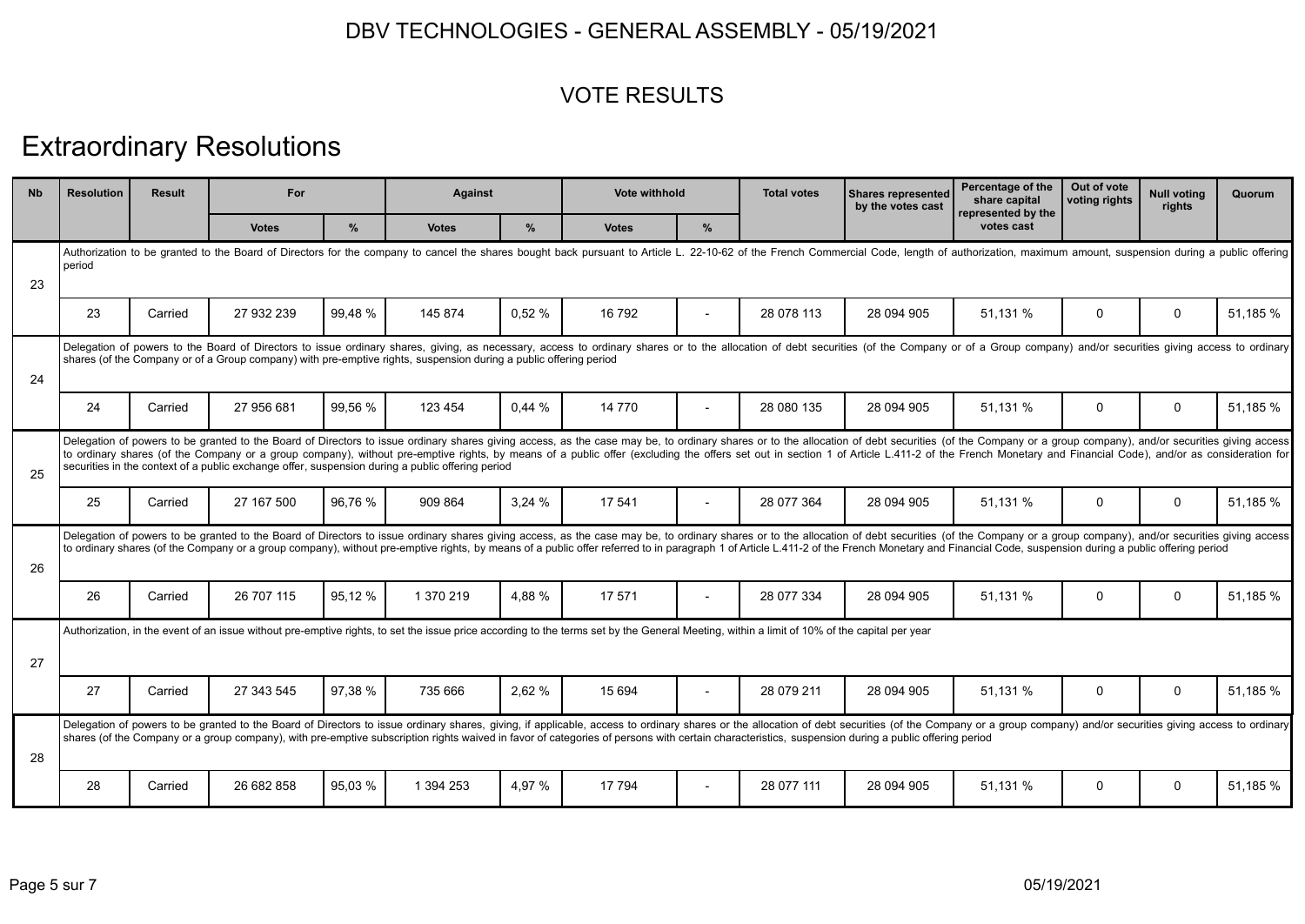### VOTE RESULTS

# Extraordinary Resolutions

| <b>N<sub>b</sub></b> | <b>Resolution</b> | <b>Result</b> | For                                                                                   |         | <b>Against</b> |        | Vote withhold                                                                                                                                                                                                                                                                                                                                                                                                                                                    |                          | <b>Total votes</b> | <b>Shares represented</b><br>by the votes cast | Percentage of the<br>share capital<br>represented by the | Out of vote<br>voting rights | <b>Null voting</b><br>rights | Quorum   |
|----------------------|-------------------|---------------|---------------------------------------------------------------------------------------|---------|----------------|--------|------------------------------------------------------------------------------------------------------------------------------------------------------------------------------------------------------------------------------------------------------------------------------------------------------------------------------------------------------------------------------------------------------------------------------------------------------------------|--------------------------|--------------------|------------------------------------------------|----------------------------------------------------------|------------------------------|------------------------------|----------|
|                      |                   |               | <b>Votes</b>                                                                          | $\%$    | <b>Votes</b>   | $\%$   | <b>Votes</b>                                                                                                                                                                                                                                                                                                                                                                                                                                                     | %                        |                    |                                                | votes cast                                               |                              |                              |          |
|                      |                   |               | Authorization to increase the total amount of issues                                  |         |                |        |                                                                                                                                                                                                                                                                                                                                                                                                                                                                  |                          |                    |                                                |                                                          |                              |                              |          |
| 29                   |                   |               |                                                                                       |         |                |        |                                                                                                                                                                                                                                                                                                                                                                                                                                                                  |                          |                    |                                                |                                                          |                              |                              |          |
|                      | 29                | Carried       | 27 383 510                                                                            | 97.53 % | 694 328        | 2.47 % | 17 067                                                                                                                                                                                                                                                                                                                                                                                                                                                           |                          | 28 077 838         | 28 094 905                                     | 51.131 %                                                 | 0                            | 0                            | 51.185 % |
|                      |                   |               |                                                                                       |         |                |        | Delegation of powers to be granted to the Board of Directors for the purpose of deciding on any merger-absorption, demerger, or partial contribution of assets                                                                                                                                                                                                                                                                                                   |                          |                    |                                                |                                                          |                              |                              |          |
| 30                   |                   |               |                                                                                       |         |                |        |                                                                                                                                                                                                                                                                                                                                                                                                                                                                  |                          |                    |                                                |                                                          |                              |                              |          |
|                      | 30                | Carried       | 26 290 565                                                                            | 93,63 % | 1789403        | 6,37%  | 14 937                                                                                                                                                                                                                                                                                                                                                                                                                                                           |                          | 28 079 968         | 28 094 905                                     | 51,131 %                                                 | 0                            | $\mathbf 0$                  | 51,185 % |
| 31                   | period            |               |                                                                                       |         |                |        | Delegation of powers to be granted to the Board of Directors to issue ordinary shares giving access to ordinary shares or to the allocation of debt securities (of the Company or of a Group company), and/or securities givin<br>(of the Company or of a Group company), in the context of a merger, demerger or partial contribution of assets decided by the Board of Directors pursuant to the delegation referred to in the thirtieth resolution, suspensio |                          |                    |                                                |                                                          |                              |                              |          |
|                      | 31                | Carried       | 26 288 445                                                                            | 93.62 % | 1 790 694      | 6.38%  | 15766                                                                                                                                                                                                                                                                                                                                                                                                                                                            | $\overline{\phantom{a}}$ | 28 079 139         | 28 094 905                                     | 51.131 %                                                 | 0                            | $\mathbf 0$                  | 51,185 % |
|                      |                   |               |                                                                                       |         |                |        | Overall limit on the maximum authorized amounts set under the 24th, 25th, 28th and 31st Resolutions of this General Meeting and the 28th resolution of the General Meeting of April 20, 2020                                                                                                                                                                                                                                                                     |                          |                    |                                                |                                                          |                              |                              |          |
| 32                   |                   |               |                                                                                       |         |                |        |                                                                                                                                                                                                                                                                                                                                                                                                                                                                  |                          |                    |                                                |                                                          |                              |                              |          |
|                      | 32                | Carried       | 27 083 426                                                                            | 96.46 % | 995 304        | 3.54%  | 16 175                                                                                                                                                                                                                                                                                                                                                                                                                                                           | $\overline{\phantom{a}}$ | 28 078 730         | 28 094 905                                     | 51,131 %                                                 | 0                            | 0                            | 51,185 % |
| 33                   |                   |               |                                                                                       |         |                |        | Delegation of powers to the Board of Directors to issue stock warrants (BSA), subscription and/or acquisition of new and/or existing stock warrants (BSAANE) and/or subscription and/or acquisition of new and/or existing red<br>(BSAAR) with cancellation of preferential subscription rights, reserved for categories of persons, suspension during a public offering period                                                                                  |                          |                    |                                                |                                                          |                              |                              |          |
|                      | 33                | Carried       | 26 280 954                                                                            | 93.59 % | 1799 207       | 6.41 % | 14 744                                                                                                                                                                                                                                                                                                                                                                                                                                                           | $\overline{\phantom{a}}$ | 28 080 161         | 28 094 905                                     | 51.131 %                                                 | 0                            | $\mathbf 0$                  | 51.185 % |
| 34                   |                   |               | company savings plan pursuant to Articles L. 3332-18 et seq. of the French Labor Code |         |                |        | Delegation of powers to be granted to the Board of Directors to increase the share capital by the issue of ordinary shares and/or securities granting access to the capital, with pre-emptive subscription rights waived in fa                                                                                                                                                                                                                                   |                          |                    |                                                |                                                          |                              |                              |          |
|                      | 34                | Carried       | 27 963 554                                                                            | 99.58 % | 116886         | 0.42%  | 14 4 65                                                                                                                                                                                                                                                                                                                                                                                                                                                          | $\overline{\phantom{a}}$ | 28 080 440         | 28 094 905                                     | 51,131 %                                                 | $\Omega$                     | $\Omega$                     | 51,185 % |